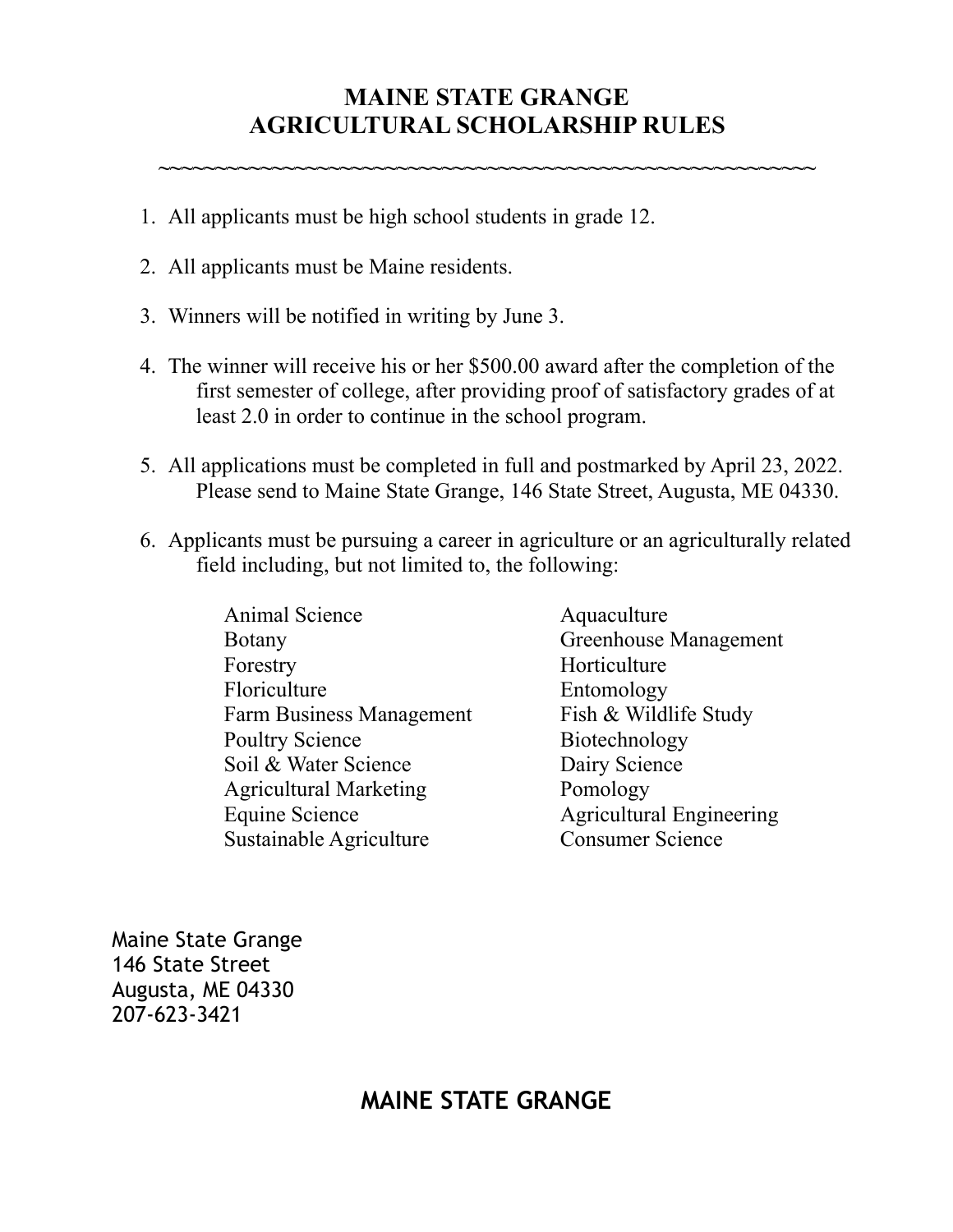## **AGRICULTURE SCHOLARSHIP APPLICATION**  ~~~~~~~~~~~~~~~~~~~~~~~~~~~~~~~~~~~~~~~~~~~~~~~~~~~~~~~

| (Last)                                                                      | (First)                                                | (Middle)                                                                         |
|-----------------------------------------------------------------------------|--------------------------------------------------------|----------------------------------------------------------------------------------|
| <b>Home Mailing</b>                                                         |                                                        |                                                                                  |
|                                                                             |                                                        | <b>GPA</b>                                                                       |
|                                                                             |                                                        |                                                                                  |
|                                                                             |                                                        |                                                                                  |
| List major secondary school                                                 |                                                        |                                                                                  |
| Other Secondary Schools - Please included addresses and dates attended      |                                                        |                                                                                  |
| To which Post-secondary School(s) have you been accepted?<br><u>Letting</u> |                                                        |                                                                                  |
| What is your intended field of study?                                       |                                                        |                                                                                  |
| Are you or have you ever been a FFA or 4-H Member?                          |                                                        |                                                                                  |
| Are you or have you ever been a Grange Member?                              |                                                        |                                                                                  |
| Are you a descendant of or related to a Grange Member?                      |                                                        |                                                                                  |
| (Note: This does not affect your eligibility)                               |                                                        |                                                                                  |
| Please submit this cover page and the following:                            | knowledge of your agricultural interest and character. | 1. Three letters of reference by persons who are not related to you and who have |

2. An essay of 300 to 500 words telling how agriculture has influenced your life and how you hope to be involved in agriculture in the future.